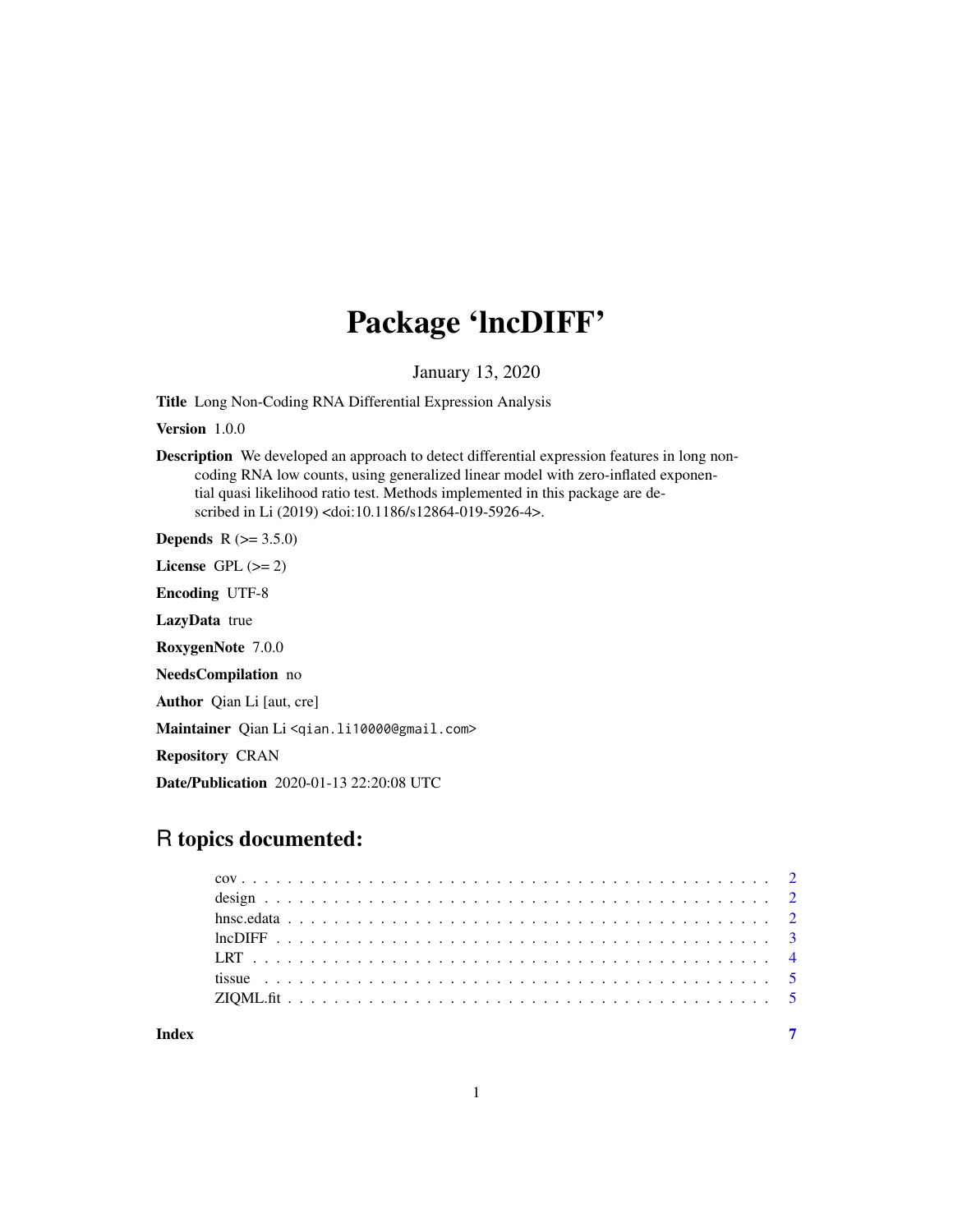#### Description

Batch information for samples in hnsc.edata.

#### Usage

cov

#### Format

A matrix of covariate(s) in columns.

design *Design matrix for samples in hnsc.edata.*

# Description

Design matrix for samples in hnsc.edata.

# Usage

design

#### Format

A model matrix with 80 rows (i.e. samples) and 3 columns of tissue type and batch.

| hnsc.edata | IncRNA Fragments Per Killobase per Million (FPKM) in a head and |
|------------|-----------------------------------------------------------------|
|            | neck squamous cell carcinomas (hnsc) study.                     |

# Description

lncRNA Fragments Per Killobase per Million (FPKM) in a head and neck squamous cell carcinomas (hnsc) study.

# Usage

hnsc.edata

#### Format

A data frame of lncRNA FPKM with 1000 rows (i.e. genes) and 80 columns (i.e. samples ).

<span id="page-1-0"></span>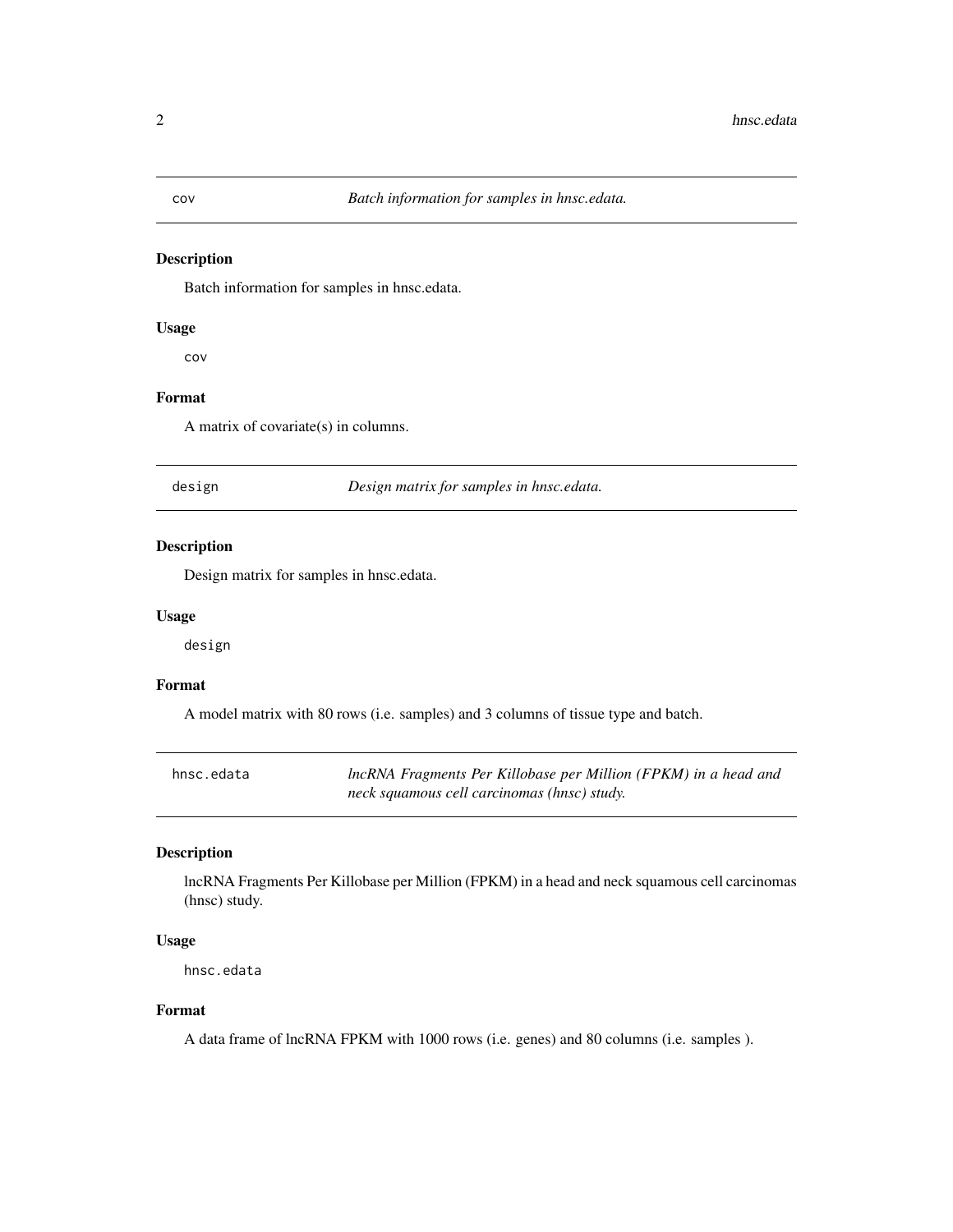<span id="page-2-0"></span>

# Description

lncDIFF returns DE analysis results based on lncRNA counts and grouping variables.

# Usage

```
lncDIFF(
 edata,
 group,
 covariate = NULL,
 link.function = "log",
 CompareGroups = NULL,
 simulated.pvalue = FALSE,
 permutation = 100
\mathcal{L}
```
# Arguments

| edata            | Normalized counts matrix with genes in rows and samples in columns.                                                                                            |  |  |  |  |  |
|------------------|----------------------------------------------------------------------------------------------------------------------------------------------------------------|--|--|--|--|--|
| group            | Primary factor of interest in DE analysis, e.g., treatment groups, tissue types,<br>other phenotypes.                                                          |  |  |  |  |  |
| covariate        | Other variables (or covariates) associated with expression level. Input must be a<br>matrix or data frame with each column being a covariate matching to group |  |  |  |  |  |
| link.function    | Link function for the generalized linear model, either 'log' or 'identity', default<br>as $\log$ .                                                             |  |  |  |  |  |
| CompareGroups    | Labels of treatment groups or phenotypes of interest to be compared in DE anal-<br>ysis. Input must be a vector of group labels without duplicates.            |  |  |  |  |  |
| simulated.pvalue |                                                                                                                                                                |  |  |  |  |  |
|                  | If empirical p-values are computed, simulated.pvalue=TRUE. The default is<br>FALSE.                                                                            |  |  |  |  |  |
| permutation      | The number of permutations used in simulating pvalues. The default value is<br>100.                                                                            |  |  |  |  |  |

#### Value

| DE.results | Likelihood ratio test results with test statistics, p-value, FDR, DE genes, group-                                                                        |
|------------|-----------------------------------------------------------------------------------------------------------------------------------------------------------|
|            | wise mean expression, fold change (if two groups are compared). If simu-                                                                                  |
|            | lated.pvalue=TRUE, test.results also includes simulated p-value and FDR.                                                                                  |
|            | full, model, fit Generalized linear model with zero-inflated Exponential likelihood function, es-<br>timating group effect compared to a reference group. |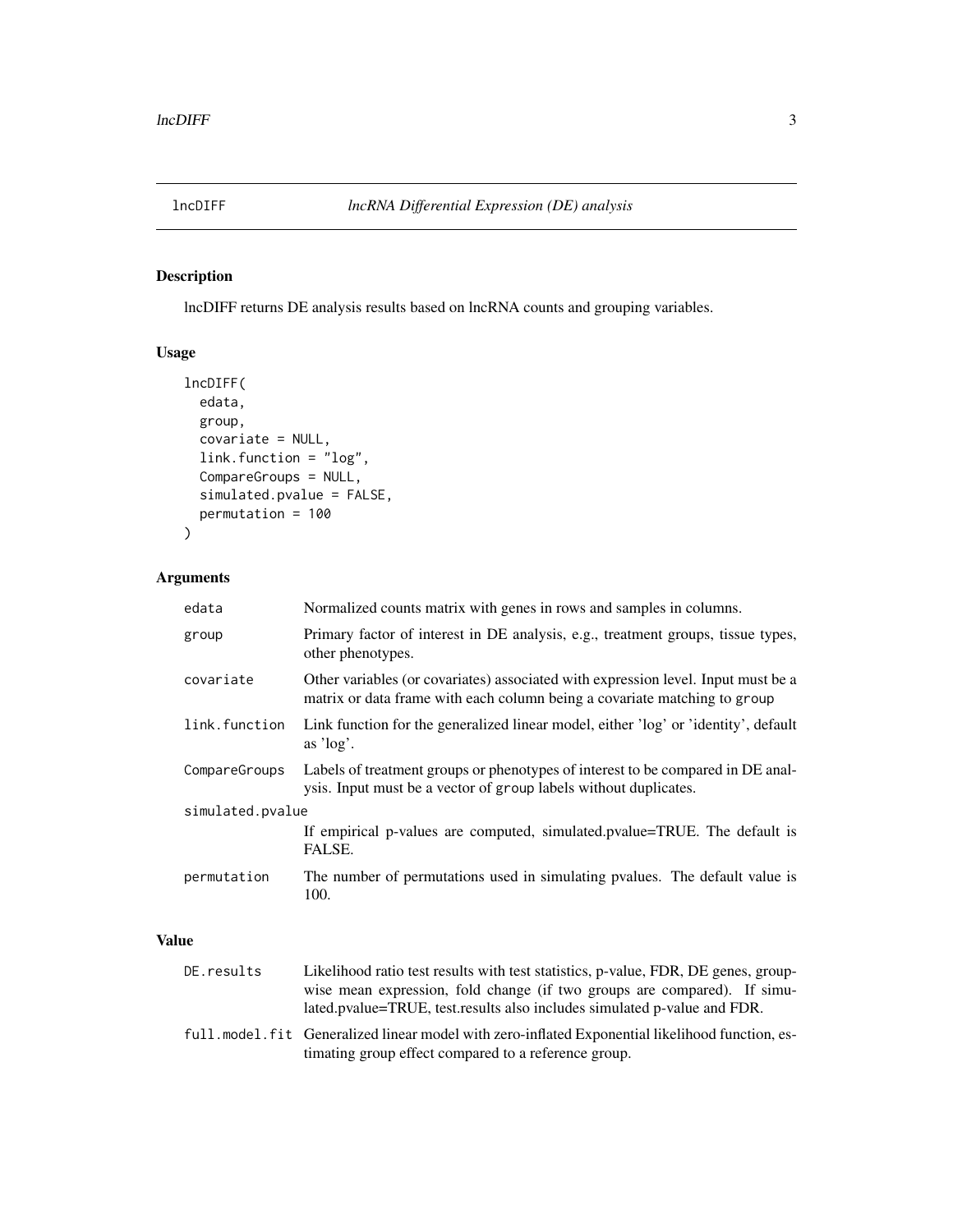# <span id="page-3-0"></span>References

Li, Q., Yu, X., Chaudhary, R. et al.'lncDIFF: a novel quasi-likelihood method for differential expression analysis of non-coding RNA'. BMC Genomics (2019) 20: 539.

# Examples

```
data('hnsc.edata','tissue','cov')
# DE analysis comparing two groups (normal vs tumor) for 100 genes
result=lncDIFF(edata=hnsc.edata[1:100,],group=tissue,covariate=cov)
# Recommend at least 50 permutations if simulated.pvalue=TRUE
```
# LRT *Likelihood ratio test based on ZIQML.fit()*

#### Description

ZIQML.LRT returns the likelihood ratio test statistics and p-value based on the object returned by ZIQML.fit().

# Usage

LRT(ZIQML.fit, coef = NULL)

#### Arguments

| ZIOML.fit | Object returned by ZIQML.fit()                                                    |
|-----------|-----------------------------------------------------------------------------------|
| coef      | An integer or vector indicating the coefficient(s) in design matrix to be tested. |
|           | coef=1 is the intercept (i.e. baseline group effect), and should not be tested.   |

#### Value

| LRT.stat   | Likelihood ratio test statistics. |
|------------|-----------------------------------|
| LRT.pvalue | Likelihood ratio test p-value.    |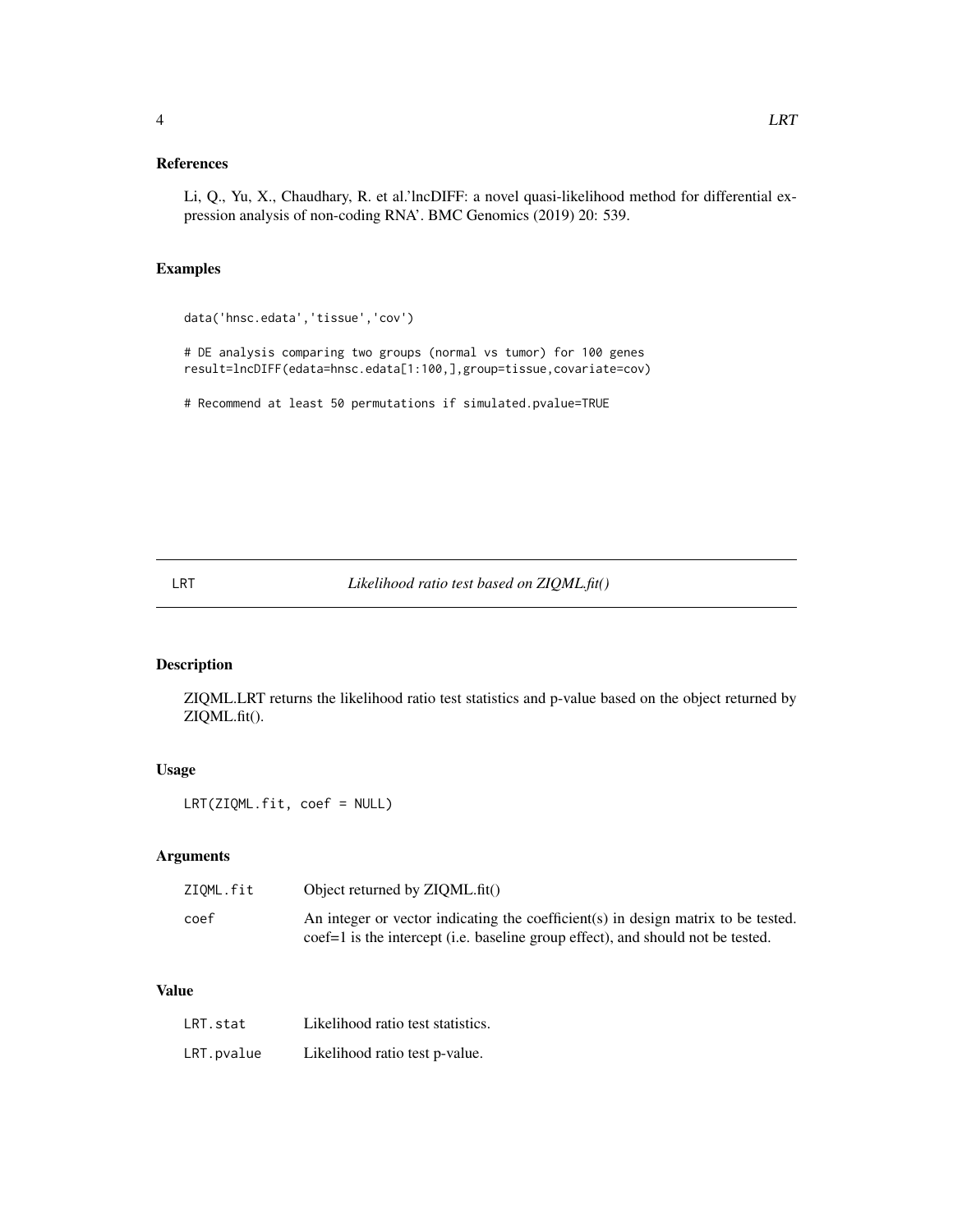#### <span id="page-4-0"></span>tissue 5

# Examples

```
data('hnsc.edata','design')
# 'hnsc.edata' contains FPKM of 1132 lncRNA genes and 80 samples.
# 'design' is the design matrix of tissue type (tumor vs normal).
# Fit GLM by ZIQML.fit for the first 100 genes
fit.log=ZIQML.fit(edata=hnsc.edata[1:100,],design.matrix=design)
# Likelihood ratio test to compare tumor vs normal in gene expression level.
```

```
LRT.results=LRT(fit.log,coef=2)
```
tissue *Tissue type for samples in hnsc.edata.*

# Description

Tissue type for samples in hnsc.edata.

#### Usage

tissue

### Format

A character vector of tissue type.

| ZIOML.fit | Group and covariate effects on lncRNA counts by Generalized Linear |
|-----------|--------------------------------------------------------------------|
|           | Model                                                              |

# Description

ZIQML.fit estimates the group effect on gene expression using zero-inflated exponential quasi likelihood.

#### Usage

ZIQML.fit(edata, design.matrix, link = "log")

# Arguments

| edata | Normalized counts matrix with genes in rows and samples in columns.                  |
|-------|--------------------------------------------------------------------------------------|
|       | design. matrix Design matrix for groups and covariates, generated by model.matrix(). |
| link  | Link function for the generalized linear model and likelihood function, either       |
|       | 'log' or 'identity'. The default is 'log'.                                           |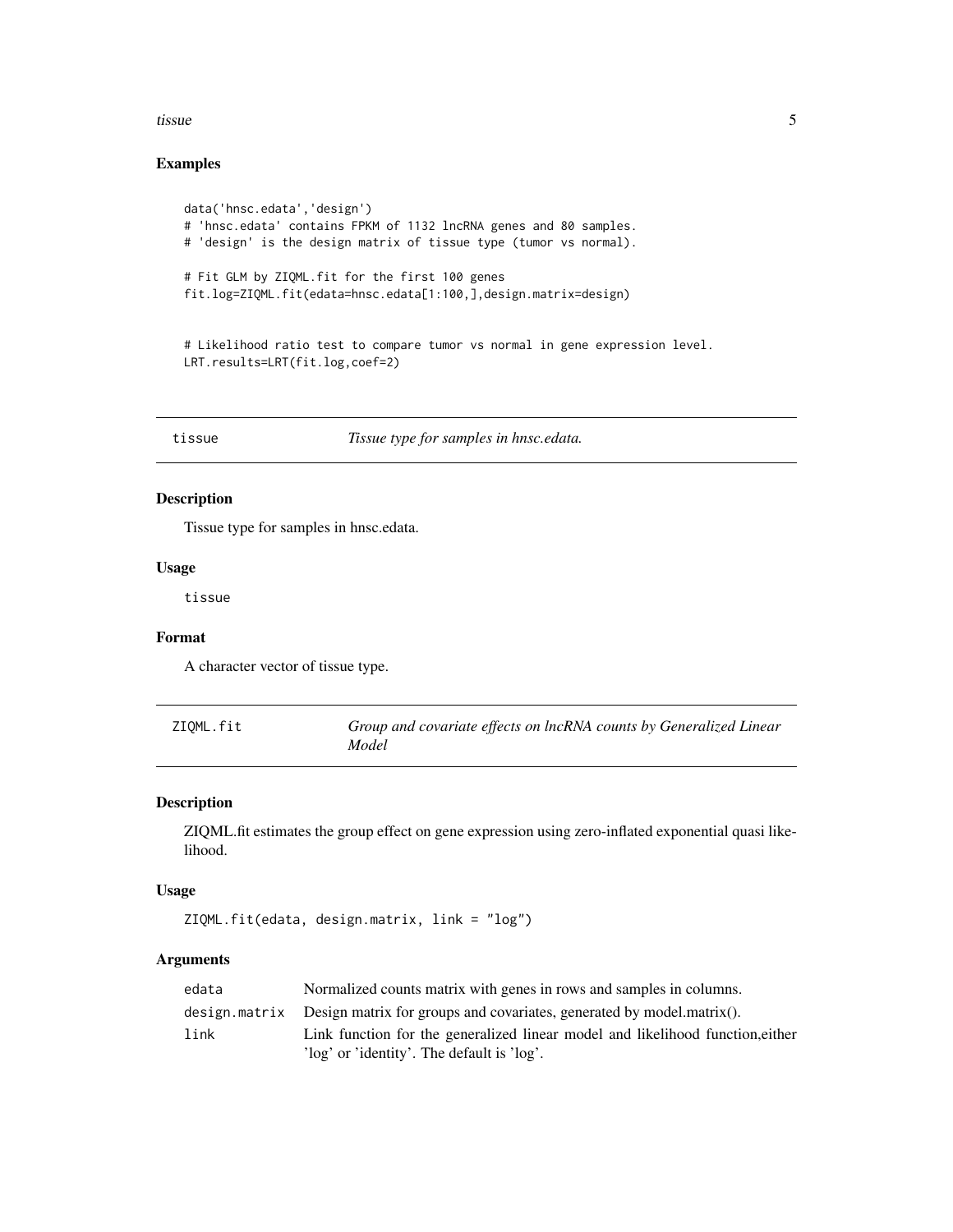# Value

| Estimates     | Estimated group effect on gene expression by zero-inflated exponential quasi<br>maximum likelihood (ZIQML) estimator. |
|---------------|-----------------------------------------------------------------------------------------------------------------------|
| logLikelihood | The value of zero-inflated quasi likelihood.                                                                          |
| edata         | lncRNA counts or expression matrix.                                                                                   |
|               | design.matrix The design matrix of groups and covariates.                                                             |
| link          | The specified link function.                                                                                          |

# Examples

data('hnsc.edata','design') # 'hnsc.edata' contains FPKM of 1000 lncRNA genes and 80 samples # 'design' is the design matrix for tissue and batch. # For the first 100 genes # Fit GLM by ZIQML with logarithmic link function fit.log=ZIQML.fit(edata=hnsc.edata[1:100,],design.matrix=design,link='log')

# Fit GLM by ZIQML with identity link function fit.identity=ZIQML.fit(edata=hnsc.edata[1:100,],design.matrix=design,link='identity')